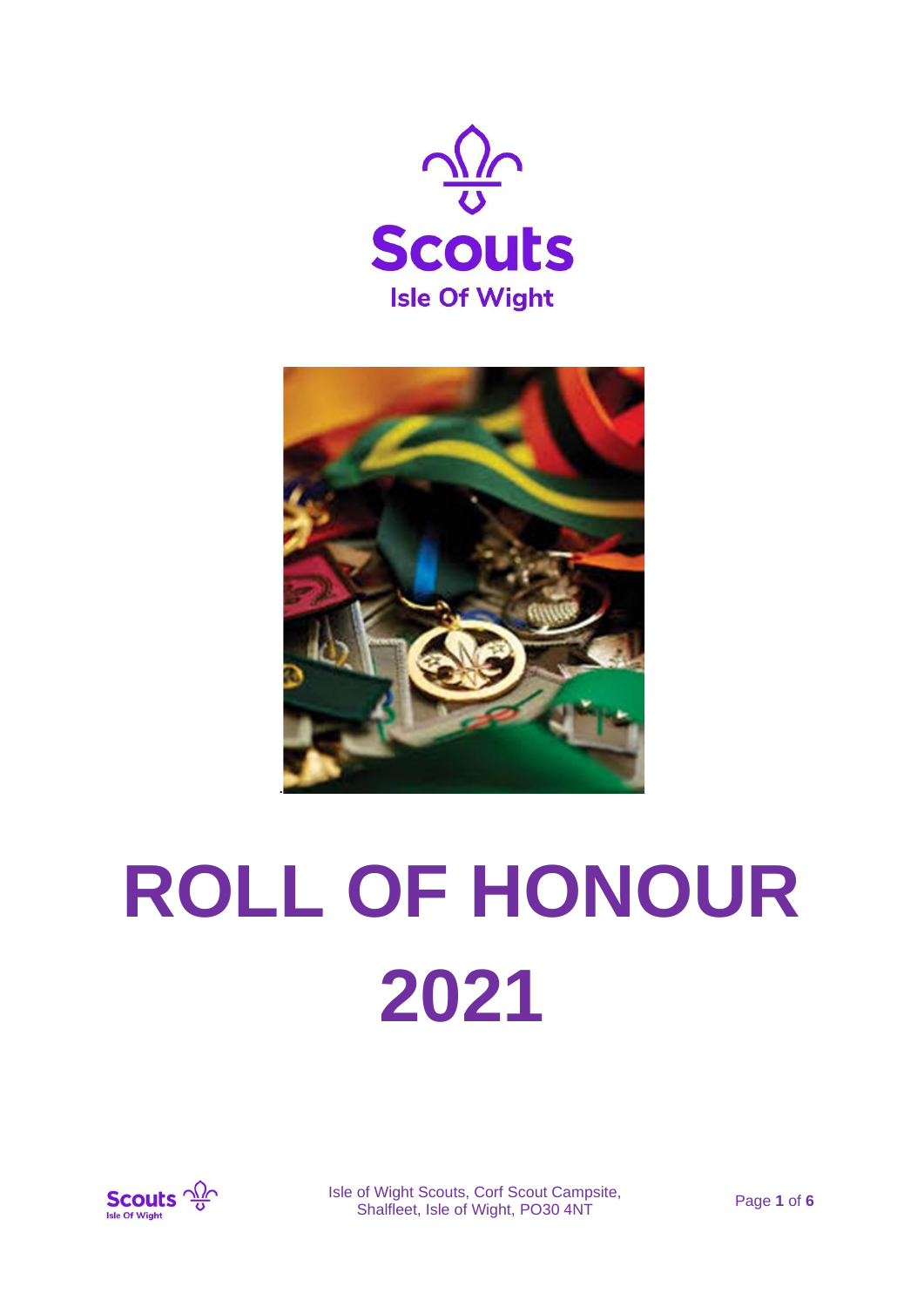

At the Scouts we want to thank all our volunteers for their contribution to Scouting - it's an important way to make sure people stay with us and to recognise their achievements. We make awards to recognise:

- gallantry and meritorious conduct
- outstanding and excellent service
- long service and training

During 2021 we made awards as follows:

#### **Award of Merit**

The Award for Merit is given for outstanding service. It implies keen, conscientious, imaginative and dedicated service over a sustained period, of at least 12 years duration (exceptionally 10).

• Michael Foreman, 1<sup>st</sup> Bembridge, St. Helens & Seaview **Chief Scout's Commendation**

The Chief Scout's Commendation for Good Service is given in respect of not less than 5 years good service, which stands out. It is regarded as the Chief Scout's recognition of the very real contribution made to the Association by the individual concerned.

• Christine Stilgoe, 1<sup>st</sup> Bembridge, St. Helens & Seaview **Commissioners Commendation**

The Commissioners Commendation is a local award to recognise both adults and young people including non-members. The method of

presentation is determined locally, although as a commissioner's award, it is anticipated that the relevant commissioner or a deputy make the presentation of the cloth emblem or brooch.

- Jim Wollweber, 1st Newport
- Sam Blake, County/1st Newport
- Lotty Green, Buttercups ESU
- Oliver Arnell, Buttercups ESU
- Ben Whillier, County/1st Newport

*These awards were made during 2021. Awards from January 2022 onwards will appear in the 'Roll of Honour' for 2022.*







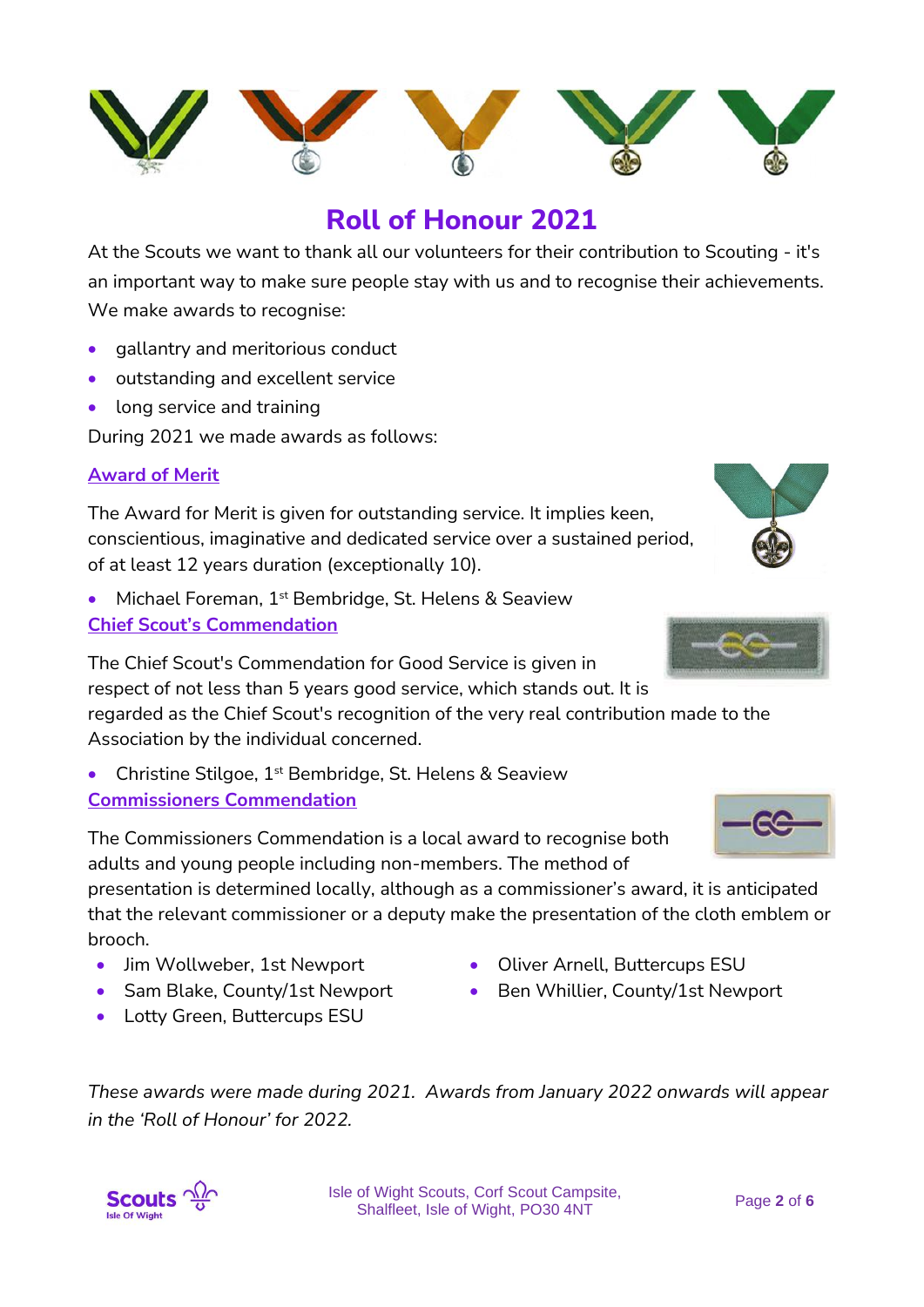

## **Long Service**

The Chief Scout regularly thanks adult volunteers for their length of service. The young people in Scouting would not have the fun and adventure without them and it is important to recognise the most valuable contribution that all volunteers give, whatever their role. Service whilst holding adult appointments within the Scouts is recognised by the length of service awards at 5, 10, 15, 20, 25, 30, 40, 50, 60 and 70 year intervals based on the start dates for roles. Service need not be continuous.

*These awards were made during 2021. Awards from January 2022 onwards will appear in the 'Roll of Honour' for 2022.*

- Trevor Pocock, 1st Freshwater/Totland
- Roger Mundell, 2nd Cowes
- Michael Coles, 1st Gurnard



- David Hookey, 1st Godshill
- Jacqueline Hookey, 1st Godshill
- Wendy Steen, 7th Newport

- Michael Foreman, 1st Bembridge
- Yvonne Englefield, Scout Active Support
- Barrie Price, Corf Campsite
- Julie Quinlan, 3rd Ventnor
- Michael Topp, Shanklin SAS
- Teresa Pocock, 1st Freshwater/Totland
- Peter Flynn, Wootton
- John Dickinson, 2nd Ryde
- Penelope Weedon, 1st Godshill
- Wendy Topp, Shanklin SAS
- Malcolm McCree, 1st Ryde
- Martin Sharp, Yarmouth
- John Budd, 2nd Ryde
- Carolyn Harvey, 1st Shanklin
- Mary McAlistair, County



Isle of Wight Scouts, Corf Scout Campsite, Shalfleet, Isle of Wight, PO30 4NT Page **<sup>3</sup>** of **<sup>6</sup>**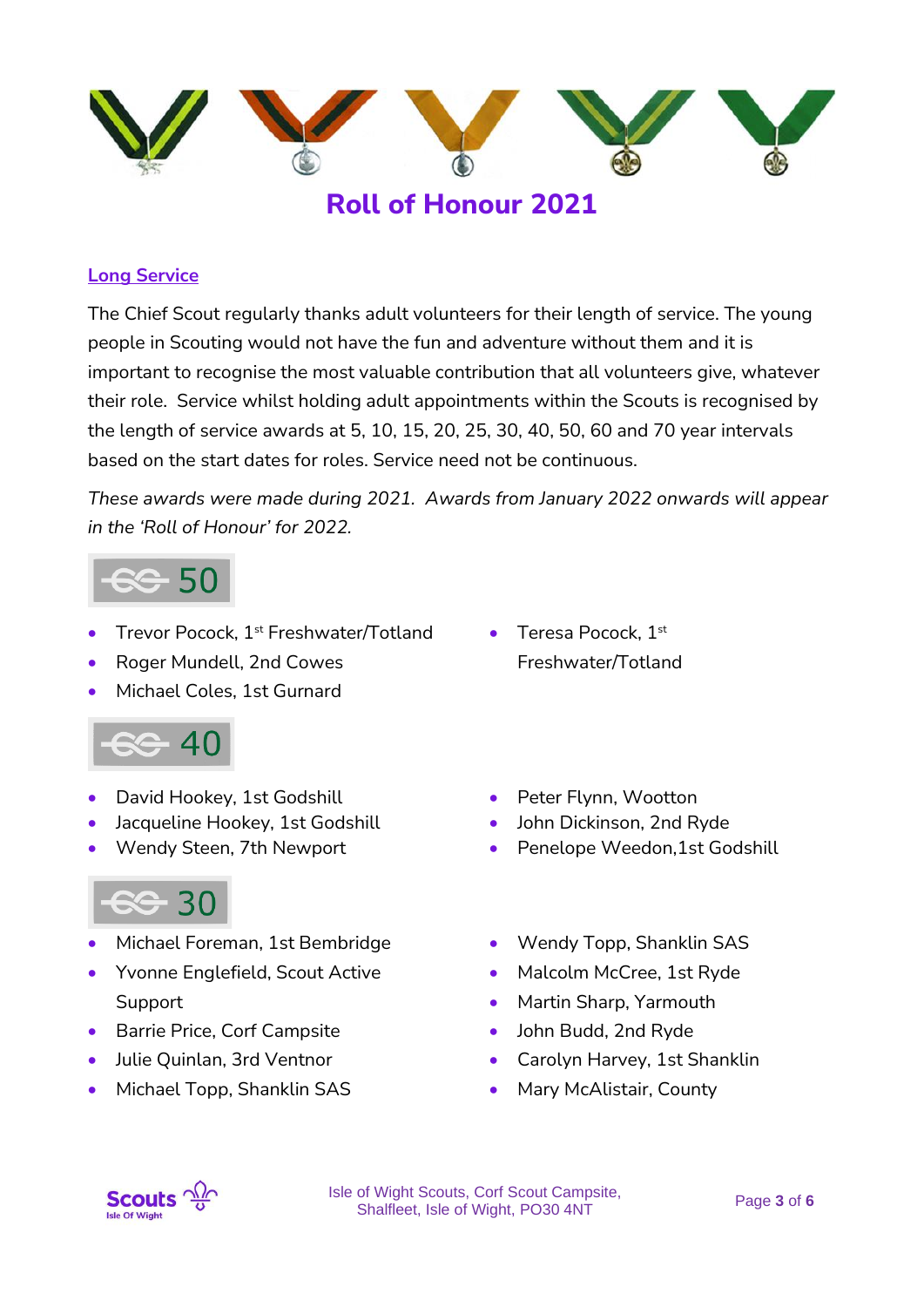

# **Long Service (continued)**



- Malcolm Cox, Scout Active Support
- Michael Kent, Scout Active Support
- Mark Harvey, County
- Michael Welti, County
- Paul Savill, County



- Derek Finch, 1st Northwood
- Maria Darbon, Corf Campsite
- Andrew Styles, Scout Active Support
- Elaine Sharkey, Shanklin / County
- John Earley, County



- Derek Richards, Scout Active Support
- Ali Downer, County
- David Thompson, County
- Wayne Flowers, County



- Leah Elkin, 5th Ryde
- Sarah Kingswell, Corf Campsite
- Aidan Finch, 1st Northwood
- Ciaron Murphy, 1st East Cowes
- Laura Walton, 1st Shanklin
- Sir Guy Acland, County
- Michaila Capon, 5th Ryde
- John Wickham, Brightsone
- Stephen Kelleway, 1st Newport
- Susan Budd, 2nd Ryde
- Terence Cook, County
- Nathan Jenkins, Sandown
- David Turner, Xtreme ESU
- Colin Banting, 1st Northwood
- Elizabeth Kempster, 1st Freshwater/Totland
- Gretel Ingham, 1st Newchurch
- Philip Harris, 8th Newport
- Mathew Tiller, 1st East Cowes
- David Searle, 1st Northwood
- Lisa Baker, 1st Ryde
- Eleizabeth Clothier, 6th Newport
- Stephen Hammond, 6th Newport
- Sir Guy Acland Bt. LVO DL, County
- Sharon Edwards, East Cowes
- Stephen Hammond, 6th Newport
- David Mears, 1st Brighstone
- David Watts, 2nd Ryde
- John Gladdis, 1st Wootton
- Susan Jennings, 1st Brighstone
- Jamie Wareing, 1st Newchurch
- Jeremy Dyer, 7th Newport
- William Thurbin, 1st Shanklin

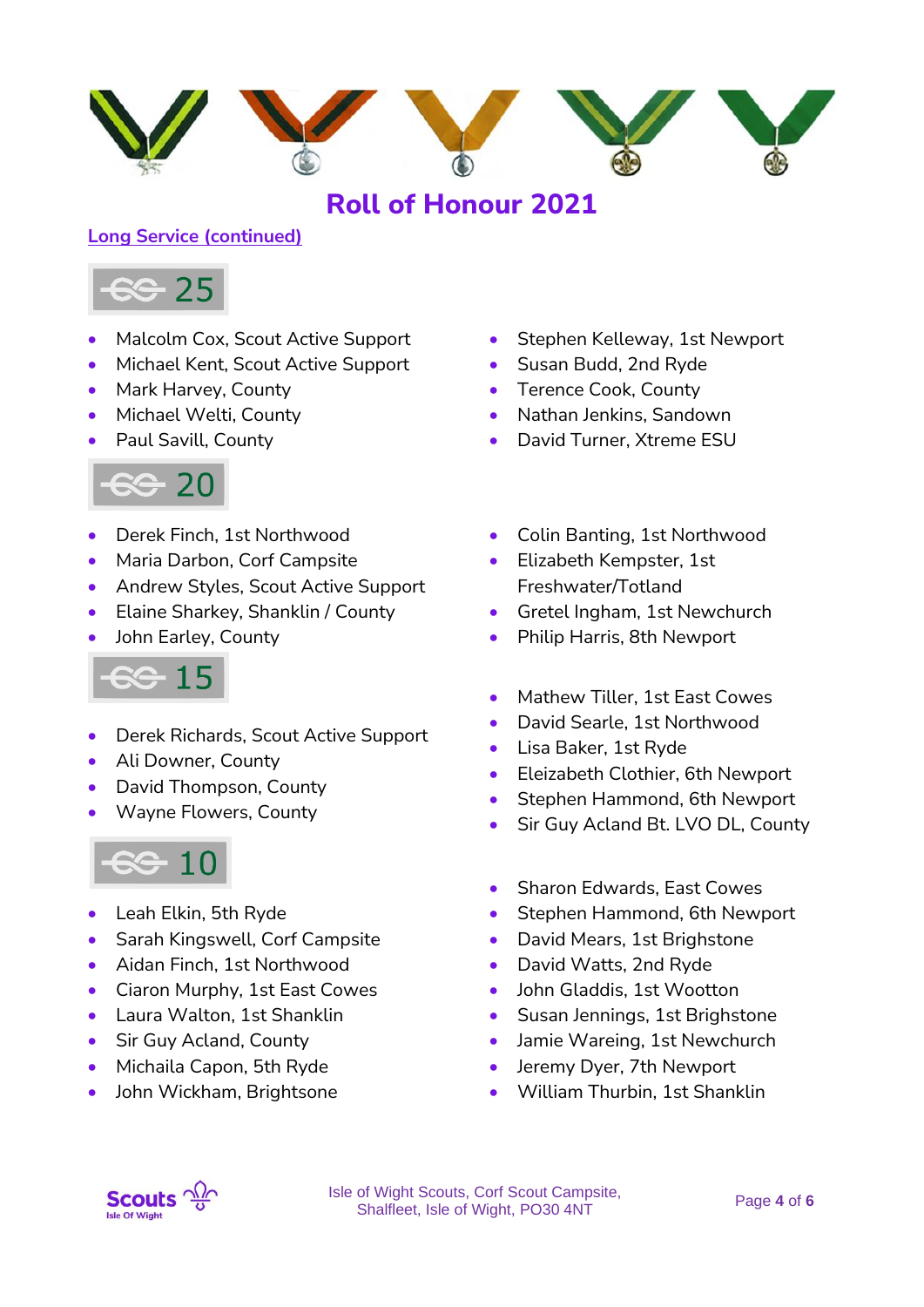

## **Long Service (continued)**



- Jamie Rowe, 1st Ryde
- Mark Hughes, 5th Ryde
- Robert Kirby, 1st Newport
- Stephen Hammond, 6th Newport
- Stephen Quench, 1st Northwood
- Sir Guy Acland, County
- Clare Gordon, 1st Gurnard
- Julie Cox, Scout Active Support
- Wayne Kibblewhite, 2nd Ryde
- Jayne Mullane, 7th Newport
- Graham Hammond, 1st Gurnard
- Kathryn Taylor, 1st Newchurch
- Michelle Williams, 2nd Ryde
- Robert Sales, 1st Gurnard
- Chay Toogood, 1st Wootton
- Ian Butchers, 1st Sandown/Lake
- Mark Line, Cowes Area
- Iain Reeves, 1st Shanklin
- James Attrill, 1st Sandown/Lake
- Matthew Hallam, 1st Gurnard
- Oliver Brett-Hill, 1st Brighstone
- Steven Clack, 7th Newport
- Suzanne Fowler, 1st Shanklin

# **Wood Badge**

Since September 1919 adult volunteers in The Scouts have been awarded the Wood Badge on the completion of their leader training. Some adults do additional training and are awarded a further Wood Badge certificate. The basic badge is made up of two wooden beads worn at the end of a leather lace. The Wood Badge's design took inspiration from a necklace brought back from Africa by Scouting's Founder, Robert Baden-Powell.



## First Wood Badge

- John Fielding, 1st Gurnard
- Rebecca Hepworth, 1st Gurnard
- Caron Fezzani, 1st Wroxall
- Mark Line, Cowes Area
- Connor Jones, 6th Newport
- Tamara Rush, Bembridge
- Katharine Davis, 1st Brighstone
- Wayne Kibblewhite, 2nd Ryde
- Jeremy Dyer, 7th Newport
- Stephen Neill, Cowes Area
- Maria Ward, 1st Gurnard
- Jacqueline Baxter, 1st Wootton
- James Metcalfe, 1st Yarmouth
- Ian Butchers, 1st Sandown/Lake



Isle of Wight Scouts, Corf Scout Campsite, Shalfleet, Isle of Wight, PO30 4NT Page **<sup>5</sup>** of **<sup>6</sup>**